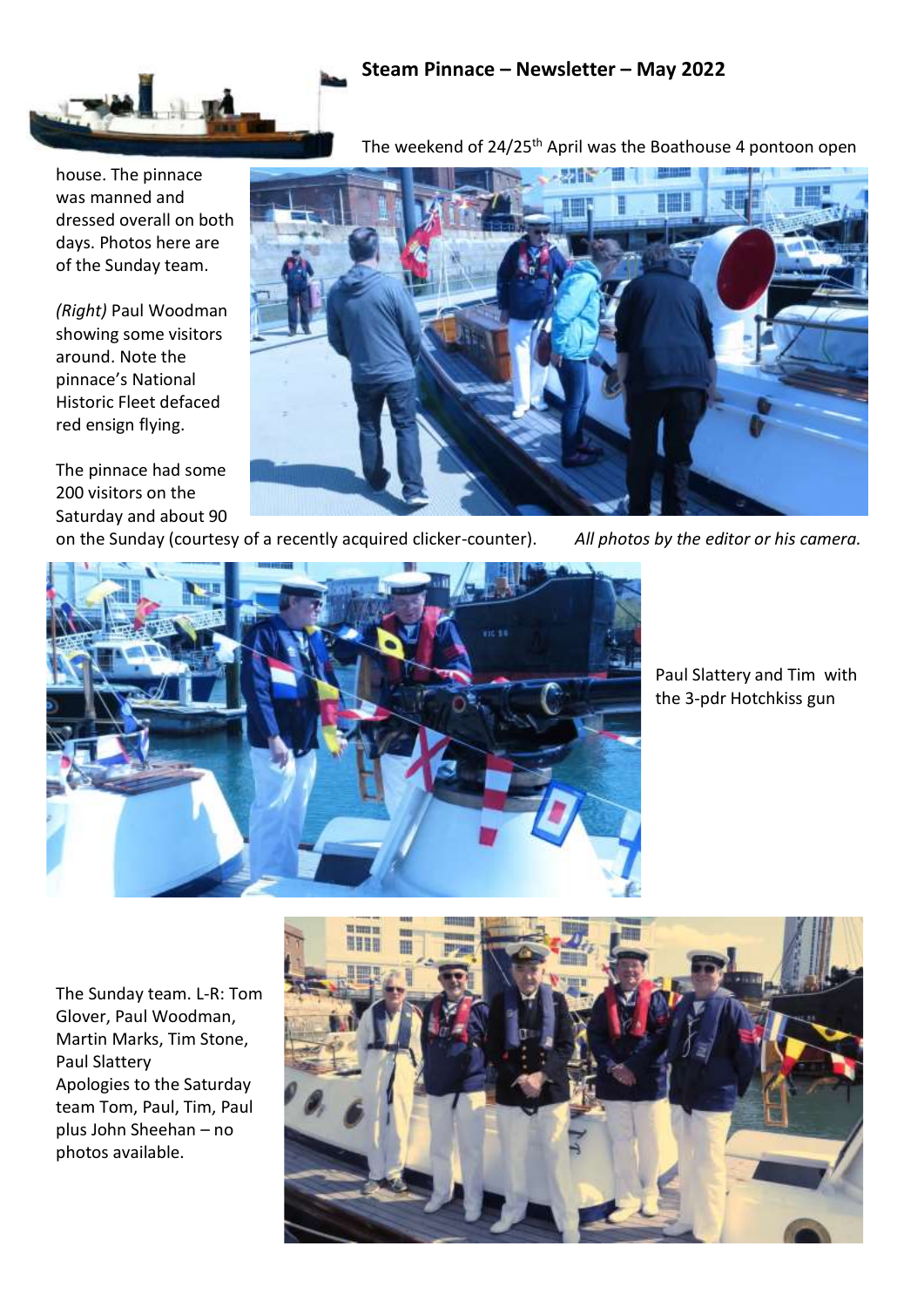*(Left)* Paul Slattery flag gazing.

Lynne Robbins (Volunteer Coordinator, Portsmouth Naval Base Property Trust) kindly distributed ice creams to the pontoon volunteers and Ellie supplied teas and coffees delivered at intervals. Great service and support!



*(Right)* Paul, Tim and Paul relaxing with refreshments.

**Boathouse 4 have further open days** on the pontoon planned which the pinnace will attend subject to any clashes with her own programme  $-$  e.g. she is due a lift out for antifouling and also a boiler test.

**The next one open day is 14-15th May for your diary.**



**Other craft: (***below)* – 1502, a seaplane tender. Her duties were to transfer crews, provisions and munitions to and from seaplanes. 1502 served with marine units at Bridlington in Yorkshire and at Alness, Scotland during the Second World War. Post-war she was converted to Mark 1A specifications and was deleted



from the navy list in December 1955 at Calshot, almost within sight of where she had been built, at Hythe in 1942.

In August 1999 she was presented to the British Military Powerboat Trust by her owner, Dave Wight. She was restored at Marchwood and re-

engined with two Ford Sabre diesels. She was accepted into the care of the Portsmouth Naval Base Property Trust on 25th August 2009. In 2018 she underwent a minor refit, and in recognition of the 100<sup>th</sup> anniversary of the Royal Air Force, was repainted in the colours of the RAF Air/Sea Rescue branch.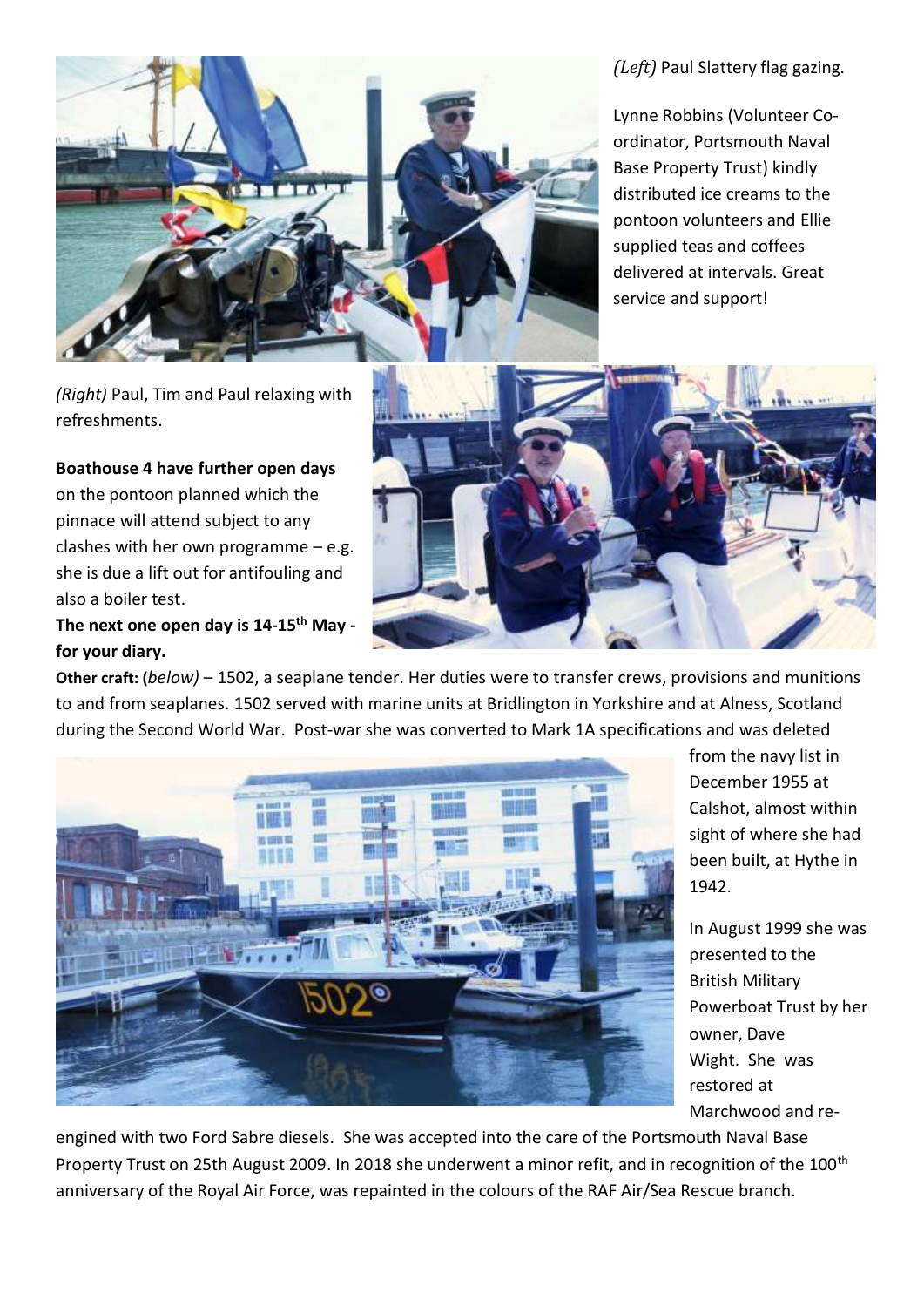**Royal Navy Loss List searchable database – the** Maritime Archaeology Sea Trust web site has a link to this database. A trial search on "pinnace" only produced three results? Some typos in the dates?

## <https://thisismast.org/research/royal-navy-loss-list-search.html>

| <b>Name</b>                                                       |                | <b>Tonnage /</b><br><b>Type displaceme</b><br>$\mathbf{nt}$ | <b>Loss</b><br><b>Notes</b>                                                                                             | <b>Cause</b><br>of loss | <b>Auxilia</b><br><u>ry</u><br><b>Vessel</b> | <b>Count</b><br><u>ry</u><br>where<br>lost | Date lost acquire | Year<br>built/<br>d/<br><b>launch</b><br>ed | <u>ଠ</u>       | <b>UNESC</b> Investigati<br>$\underline{\mathbf{on}}$<br>signator conducted |
|-------------------------------------------------------------------|----------------|-------------------------------------------------------------|-------------------------------------------------------------------------------------------------------------------------|-------------------------|----------------------------------------------|--------------------------------------------|-------------------|---------------------------------------------|----------------|-----------------------------------------------------------------------------|
| <b>Confiden</b> Pinna<br>ce                                       | ce             |                                                             | wrecked<br>in River<br>Clyde<br>alongside<br>Lion's<br>Whelp<br>(9th)                                                   | wreck<br>ed             |                                              | <b>UK</b>                                  | 01/04/16<br>40    | 1628                                        | N <sub>o</sub> | N <sub>o</sub>                                                              |
| Pinnace,<br>or<br><b>Alderney</b><br><b>Elizabeth</b><br>an wreck | pinnac<br>e 12 |                                                             | wrecked<br>off<br>Alderney                                                                                              | wreck<br>ed             |                                              | <b>UK</b>                                  | 01/01/15<br>92    |                                             | N <sub>o</sub> | Yes                                                                         |
| <b>Unnamed</b><br>(attached Pinna<br>to HMS ce<br>Vernon)         |                |                                                             | Accidenta<br>$\mathbf{ll}\mathbf{v}$<br>torpedoed<br>and sunk<br>by HMS<br>Undine<br>off<br>Weymout<br>$\boldsymbol{h}$ | Friend<br>ly Fire       |                                              | <b>UK</b>                                  | 21/09/19<br>38    |                                             | N <sub>o</sub> | N <sub>o</sub>                                                              |

**\*\*\*\***

**Commander Frederick Hare Hallowes (1888-1956)** was awarded the Silver Medal of the Royal Humane Society for an act of gallantry at Portsmouth, 23/10/1909 when "during a strong gale from NW, the Antrim picket boat, when halfway from the harbour to Antrim dipped almost under, and two of the crew were swept overboard. Hallowes jumped in immediately and got to one of the men, just as he was sinking, and kept him (afloat) until assistance arrived".

He was born in Landport, Hants, the son of Rear-Admiral [F. W. Hallowes.](http://www.dreadnoughtproject.org/tfs/index.php?title=Frederick_William_Hallowes&action=edit&redlink=1) In February 1894 while a Midshipman in HMS Raleigh he served with the Naval Brigade at Bathurst, Gambia, during the punitive expedition against Fouli Silah, and received the GS Medal with the Gambia clasp.

Hallowes had a long career, including from 1901 to 1912, as commanding officer of torpedo boat destroyers Panther, Vulture, Wizard, Ranger, Hasty, Greyhound and Hasty (again), Sprightly and the cruiser Astræa as a Lt Cdr for about 6 weeks. He was then sent to work in the Coast Guard, spending two years at Deal, then three at Dover. Recalled to duty on the outbreak of war,

In July 1917, he was appointed as Assistant to the Captain Superintending the Torpedo Boat Destroyers being built. A/Cdr Oct. 1919; retired as Cdr, 1920.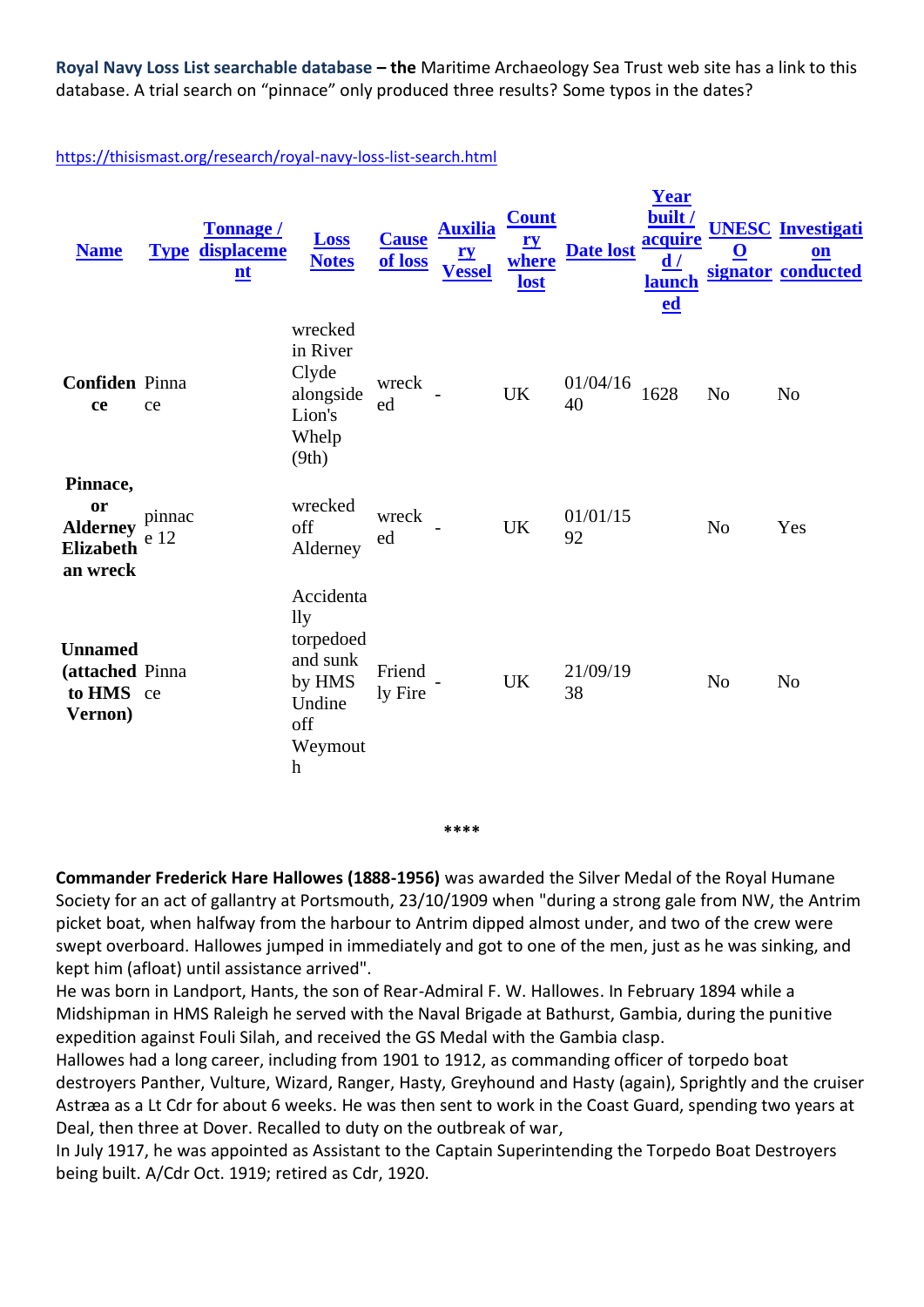A **compound marine engine built in 1906** by John Samuel White & Co, East Cowes, Isle of Wight – *right* - the link below shows a short video clip of the engine running: <https://www.youtube.com/watch?v=Y7e8TJB00z4>

It was originally installed in a 56ft steam pinnace attached to the 16,500 ton battleship HMS Agamemnon. In 1924 the engine was installed into a Thames River steamer called 'The Grand Duchess', which was owned by Salter bros. Of Oxford. The engine is currently



on loan from The National Maritime Museum, Greenwich to the Markham Grange Steam Museum. Oddly this is not mentioned in the video information.

Work had started on it by Wednesday 23 January 2002. It was completely dismantled, examined and assessed for wear etc. All bearings were adjusted, as necessary, to take up wear. New brass bushes made



and fitted to piston rod glands and new pipe work fitted from the oil wick boxes to the main bearings and big ends etc. Some adjustments were made to the valve port openings to overcome starting problems. After rebuilding, it was successfully steamed at the museum in 2004.

<https://commons.wikimedia.org/w/index.php?curid=3413459>HMS Agamemnon (above) by unknown photographer, Public Domain

The Grand Duchess

Some of the engine Info was published in a much earlier newsletter but without the video.



More engine details: [http://www.markhamgrangesteammuseum.co.uk/s\\_white.html](http://www.markhamgrangesteammuseum.co.uk/s_white.html)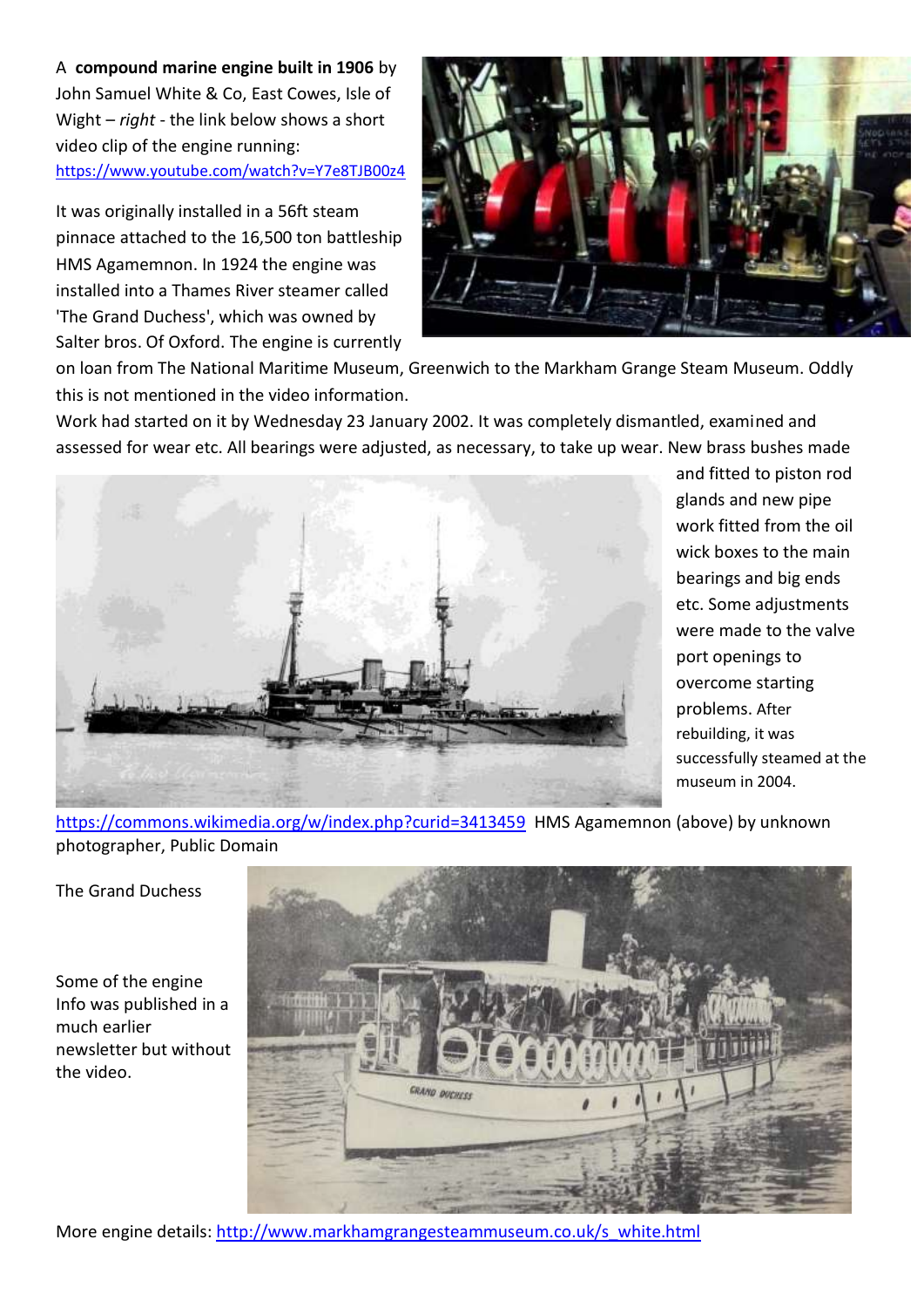**Markham Grange Steam Museum** is just off the A1 and A1(M) (Jn. 38) between Wakefield and Doncaster in South Yorkshire. They have some 18 steam engines and pumps which were operated on steaming days. Sadly defects on their boiler that powered the systems have become so numerous and expensive to repair that it has had to be taken out of service permanently. They are looking for alternative ways of "achieving motion". Steam engine enthusiasts will understand the problem. The site is also a garden centre – perhaps an enticement for other family members..

<http://www.markhamgrangesteammuseum.co.uk/engines.html>a list of their engines



**The Steamboat Association of Great Britain** has announced events in May and June that may be of interest to readers to view. Some are too far for a day trip from the Portsmouth area where the bulk of readers live, but in case you are in the area:

1. [Basingstoke Canal Society 30th Anniversary](https://steamboatassociation.co.uk/event-4706766) 14 May 2022, Location - Canal Centre, Mytchett <https://basingstoke-canal.org.uk/30th-anniversary-of-the-restoration-of-the-canal/>

2. [The President's Rally 4th June](https://steamboatassociation.co.uk/event-4620832) - 03 Jun 2022 07:30 to 06 Jun 2022 19:00 near the Falkirk Wheel. <https://steamboatassociation.co.uk/event-4620832>

3. [Fal Steamboat Rally](https://steamboatassociation.co.uk/event-4501537) 10 Jun -13 Jun - Mylor Yacht Harbour near Falmouth <https://steamboatassociation.co.uk/event-4501537>

4 & 5 There are events on Windemere from 12 and 26 June. <https://steamboatassociation.co.uk/page-1039467>